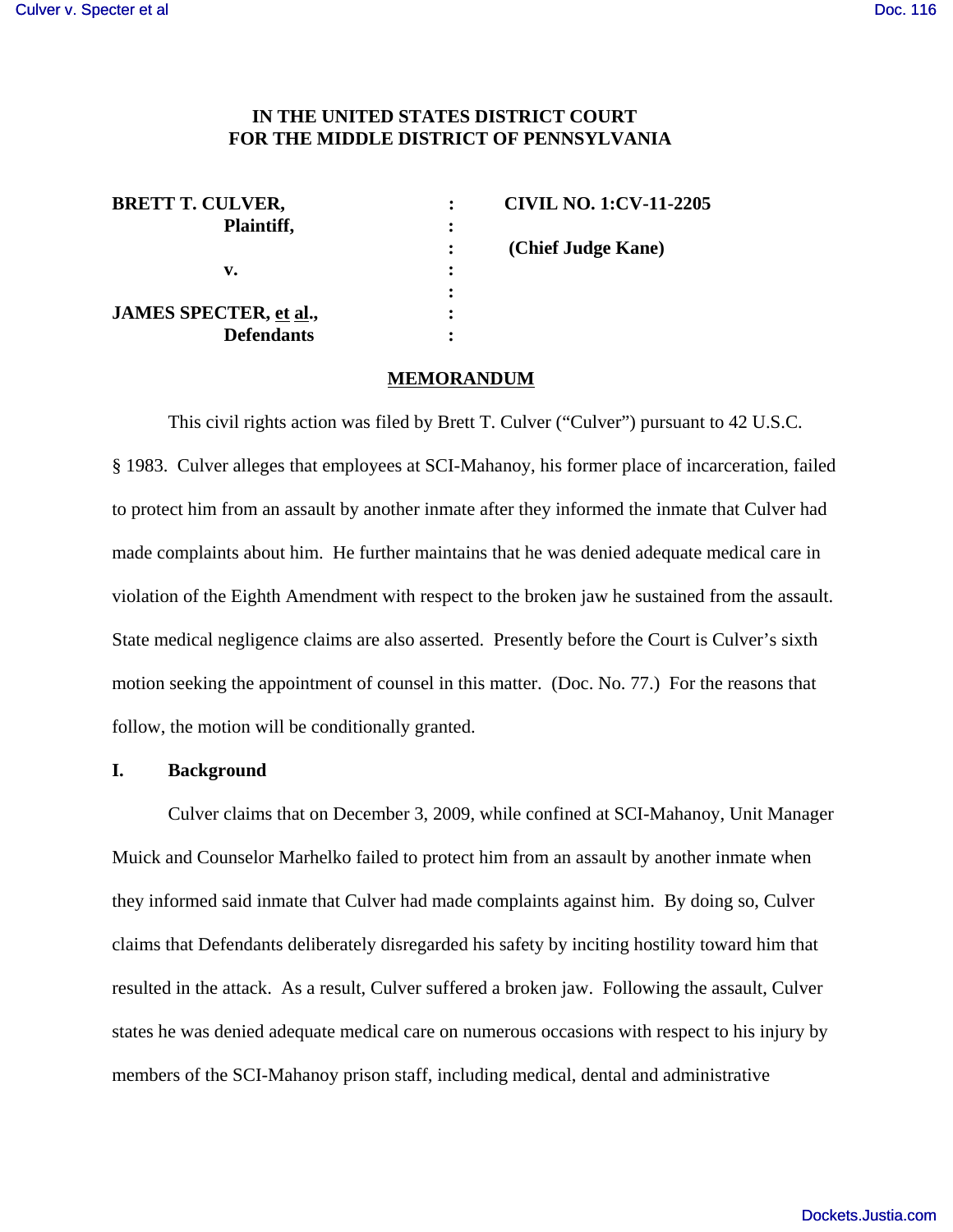personnel, as well as by Dr. Specter, a private practice oral surgeon contracted by the Pennsylvania Department of Corrections to provide services to SCI-Mahanoy.<sup>1</sup> This conduct continued over the course of approximately two (2) years. On August 15, 2012, a motion to dismiss filed by Specter was granted in part and denied in part. (Doc. No. 81). In addition, Specter's motion for partial summary judgment on the basis of Culver's failure to file a certificate of merit was denied without prejudice. Culver was granted an enlargement of time within which to file a certificate of merit in this case.

On October 9, 2012, the Court also granted in part and denied in part a motion to dismiss filed by the Corrections Defendants. (Doc. No. 115.) The motion was granted with respect to Culver's claims regarding the denial of his grievances and appeals, and denied in all other respects. In addition, a motion to dismiss filed by Medical Service Provider Corizon was granted. Pending, but not yet ripe, are motions to dismiss filed by Defendants Lisiak and Gustitus (Doc. No. 96), and Defendant Chipriano (Doc. No. 102).

### **II. Standard**

As previously set forth in addressing Culver's earlier motions for counsel, a plaintiff in a civil case has no constitutional or statutory right to counsel. Montgomery v. Pinchak, 294 F.3d 492, 498 (3d Cir. 2002). The Court does not have the authority to compel a lawyer to represent an indigent plaintiff. Tabron v. Grace, 6 F.3d 147, 153 n. 1 (3d Cir. 1993). Rather, representation for an indigent is governed by 28 U.S.C. § 1915(e)(1) which only provides that

<sup>&</sup>lt;sup>1</sup> The Corrections Defendants named in this action are as follows: Mr. Muick, E-Unit Manager; Mrs. Marhelko, E Unit Block Correctional Officer; Ms. Stanitis, Food Services Supervisor; and Robert Moczulski, prison dentist. Also named as Defendants are Health Care Administrators Cerullo and Chipriano, Doctors Lisiak and Gustitus, and Medical Service Provider (Corizon).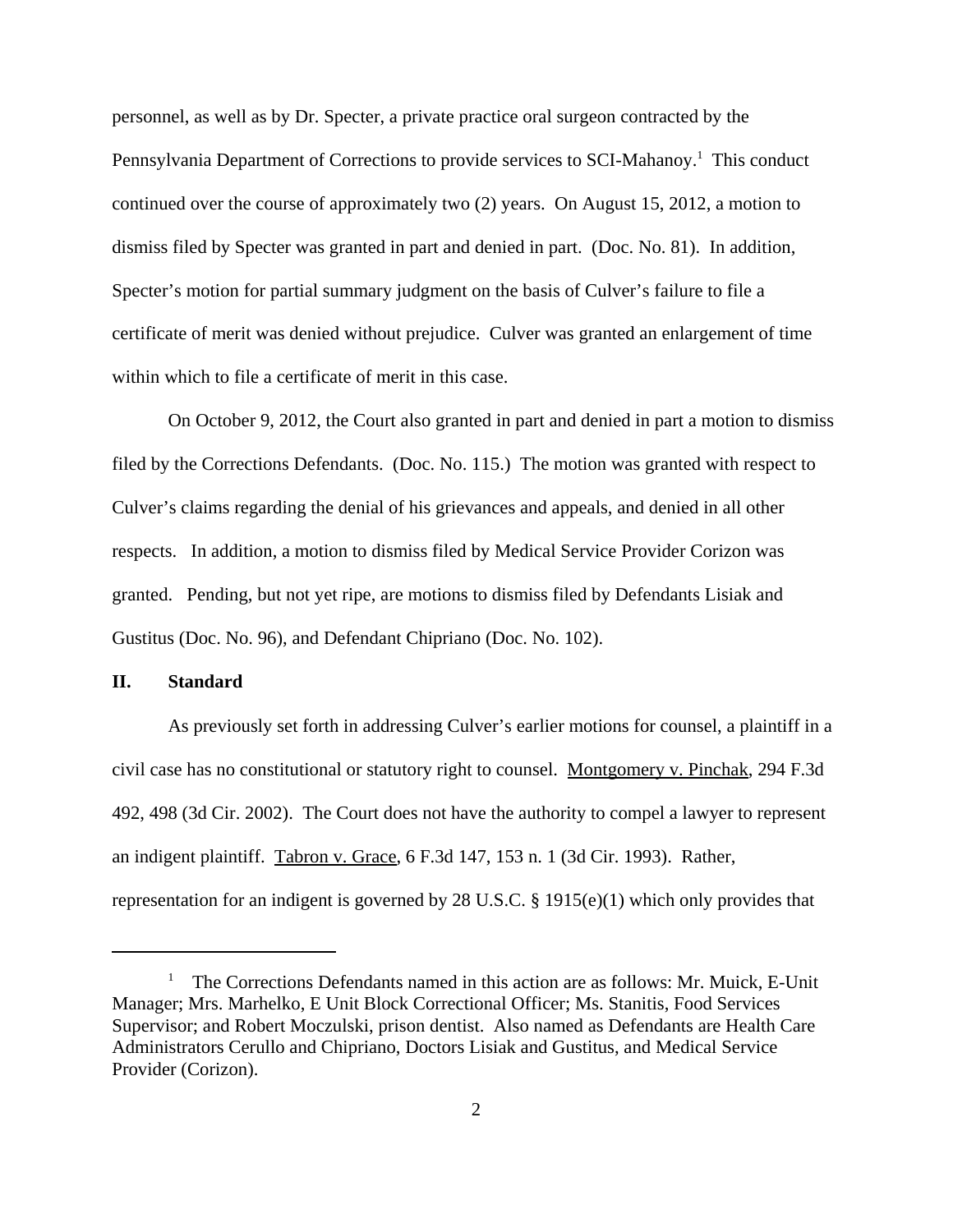the court "may request an attorney to represent any person unable to afford counsel," (emphasis added), not that the court can order the attorney to do so. The Third Circuit Court of Appeals has cautioned that "courts should exercise care in appointing counsel because volunteer lawyer time is a precious commodity and should not be wasted on frivolous cases." Parham v. Johnson, 126 F.3d 454, 458 (3d Cir. 1977).

A district court has broad discretion under 28 U.S.C. § 1915(e)(1) in deciding whether to seek counsel for a pro se litigant, Montgomery, 294 F.3d at 498, and the decision may be made at any point in the litigation. Id. at 503-04. As a threshold matter, the Court must assess whether the claimant's case has some arguable merit in fact and law. Tabron v. Grace, 6 F.3d 147, 155 (3d Cir. 1993). If the plaintiff overcomes this initial hurdle, the Court may then consider the following non-exhaustive list of factors when appointing pro bono counsel: (1) the plaintiff's ability to present his own case; (2) the difficulty of the particular legal issues; (3) the degree to which factual investigation will be necessary and the ability of the plaintiff to pursue investigation; (4) the plaintiff's capacity to retain counsel on his own behalf; (5) the extent to which a case is likely to turn on credibility determinations; and (6) whether the case will require testimony from expert witnesses. Id. at 155-56, 157 n. 5.

## **III. Discussion**

Culver has represented himself to this point in the instant case. His filings have been articulate, complete with legal citation, literate and logical. He has successfully defended against the motions to dismiss that have been filed to date by Defendants. The Court has found the majority of his claims to have arguable merit, and believes that in light of his need to obtain a Certificate of Merit with respect to his injuries, the possibility of obtaining counsel should be

3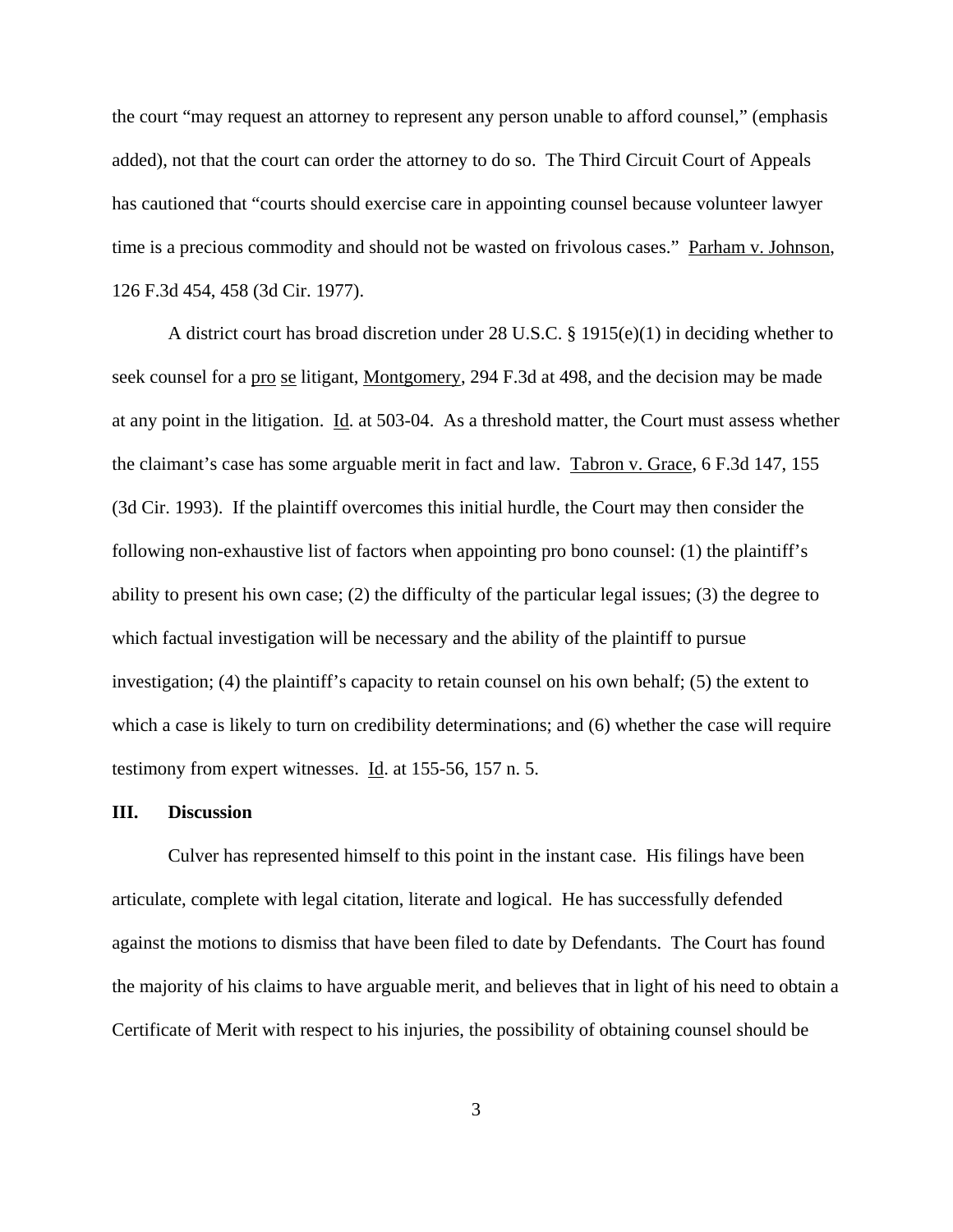explored. However, the Court also notes that whether or not such opinion can be obtained is unknown. In addition, numerous motions are being filed in this action not only by the various groups of Defendants, but also Culver. If counsel can be obtained, it may lead to a more expeditious resolution of this matter. For these reasons, the motion will be granted conditionally provided that pro bono counsel can be found through the Pro Bono Panel of the Federal Bar Association for the Middle District of Pennsylvania. An appropriate order follows.